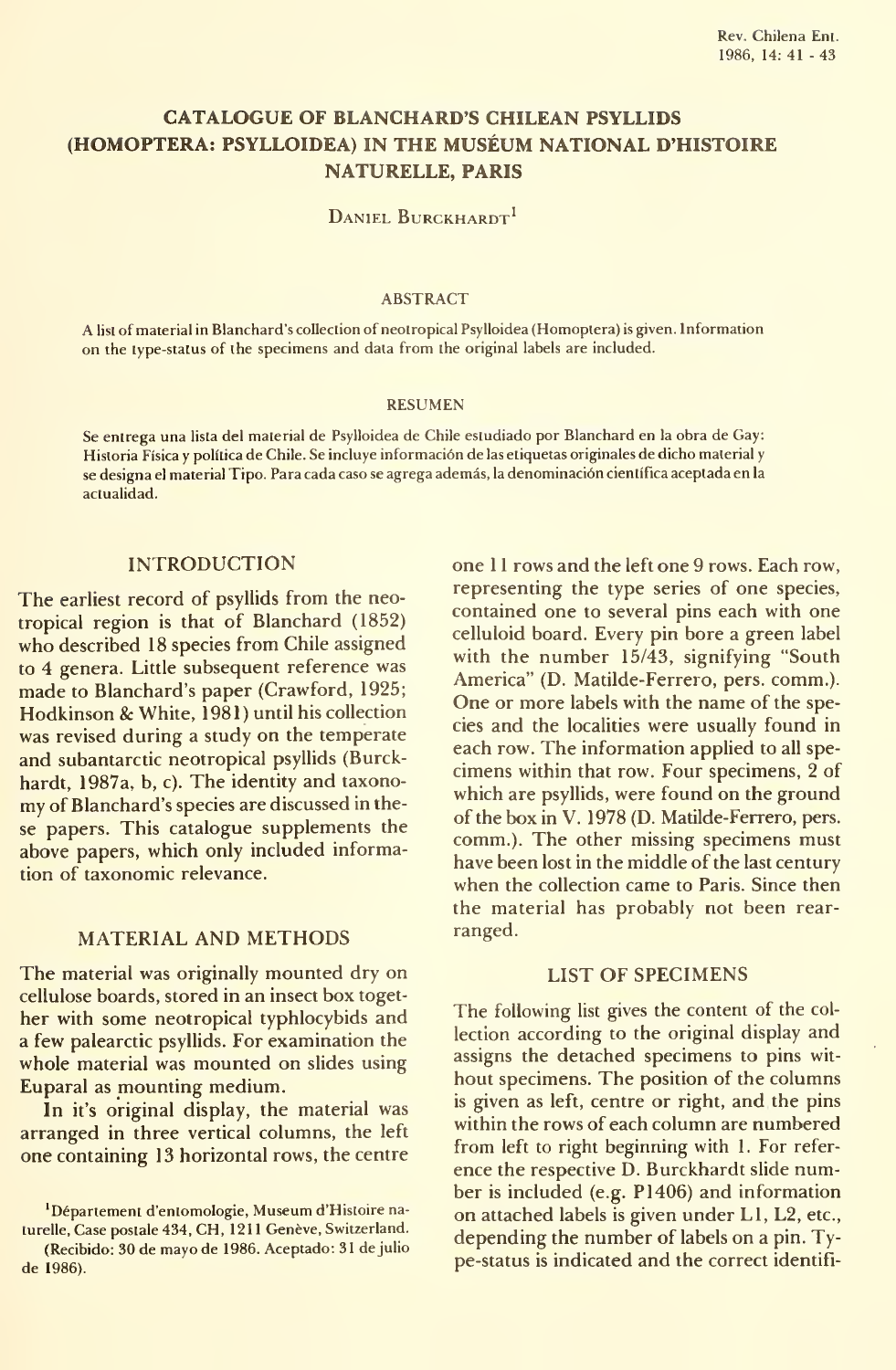catión and sex according to Burckhardt (1987a, b, c) are given under D.

- Left 3: unidentified Typhlocybidae and Psylloidea.
- 3. P1429; D. Trioza longipennis (Blanchard)  $9$ .

Left 5: type series of Psylla luteipennis Blan chard.

1: P1401; Ll: Valdivia; L2: Psylla luteipennis Bl.; lectotype oí Psylla luteipennis; D: Notophorina areolata (Blanchard)  $9$ .

Left 6: type series of Psylla areolata Blanchard.

- 1: P1402; paralectotype of P. areolata; D: Notophorina areolata(Blanchard)  $\delta$ .
- 2: P1403; L1: Psylla areolatus; lectotype of P. areolata; D: Notophorina areolata (Blanchard)  $\sqrt{2}$ .

Left 7: type series of Psylla stigmaticalis Blanchard.

- 1: P1404; Ll: Psylla stigmaticalis; lectotype of P. stigmaticalis; D: Notophorina stigmaticalis (Blanchard)  $9$ .
- 2: P1405; L1: Calbuco; paralectotype of P. stigmaticalis; D: Notophorina stigmaticalis (Blanchard)  $9$ .
- 3: P1406; paralectotype of P. stigmaticalis; D: Notophorina stigmaticalis (Blanchard)  $9$ .
- 4: no specimen.

Left 8: type series of Delina perelegans Blan chard.

- 1: P1407; paralectotype of D. perelegans; D: Connectopelma perelegans (Blanchard)  $\delta$ .
- 2: P1408; Ll: Delina perelegans Bl.; paralectotype of D. perelegans; D: Connectopelma perelagans (Blanchard)  $\delta$ .
- 3: P1409; lectotype of D. perelegans; D: Connectopelma perelegans (Blanchard)  $\delta$ .
- 4: P1410. Ll. Valdivia; paralectotype of D. perelegans; D: Connectopelma perelegans (Blanchard)  $9$ .

Left 9: type series of *Delina tingidoides* Blanchard.

- 1: P1411; paralectotype of *D. tingidoides*; D: Connectopelma perelegans (Blanchard) 9
- 2: P1412; paralectotype of D. tingidoides; D: Connectopelma perelegans (Blanchard) S
- 3: P1413; L1: Delina tingidoides B1.; lectotype of D. tingidoides; D: Connectopelma tingidoides (Blanchard) S.
- 4: P1414; paralectotype of  $D.$  tingidoides;  $D:$ Connectopelma tingidoides (Blanchard) 9

Left 10: type series of Delina tingidoides Blanchard.

- 1: P1415; paralectotype of *D. tingidoides*; D: Connectopelma tingidoides (Blanchard) 9.
- 2: no specimen.
- 3: P1416; paralectotype of  $D.$  tingidoides;  $D:$ Connectopelma perelegans (Blanchard) 9

Left 11: type series of Delina modesta Blanchard.

1: P1417; Ll: Delina modesta Bl.; lectotype of D. modesta; D: Connectopelma perelegans (Blanchard) 9.

Left 12: type series of Delina liturata Blanchard.

- 1: P1418; paralectotype of D. liturata; D: Connectopelma liturata (Blanchard) 9
- 2: P1419; lectotype oí D. liturata; D: Connectopelma liturata (Blanchard)  $\delta$ .
- 3: P1420; Ll: Delina liturata Rl.; paralecto type oí D. liturata; D: Connectopelma litu rata (Blanchard)  $9$ .
- 4: no specimen.

Left 13: type series of *Delina fulvescens* Blanchard.

- 1: P1421; L1: Delina fulvescens; paralectotype of D. fulvescens; D: Panisopelma fulves $cens$  (Blanchard)  $9$ .
- 2: P1422; Ll: Cordilleras d'Elqui; lectoty pe of D. fulvescens; D: Panisopelma fulvescens (Blanchard)  $9$ .

Centre 1: type series of Psylla signatipennis Blanchard.

- l : P1423; L1: *Psylla signatipennis* B1.; lectotype of P. signatipennis; D: Notophorina pallidula (Blanchard)  $\delta$ .
- 2: P1424; paralectotype of P. signatipennis; D: Notophorina stigmaticalis (Blanchard), specimen without abdomen.

Centre 2: type series oí Calinda pallidula Blanchard.

1: P1425; Ll: Psylla pallidula Bl.; lectotype of C. pallidula; D: Notophorina pallidula (Blanchard)  $9$ .